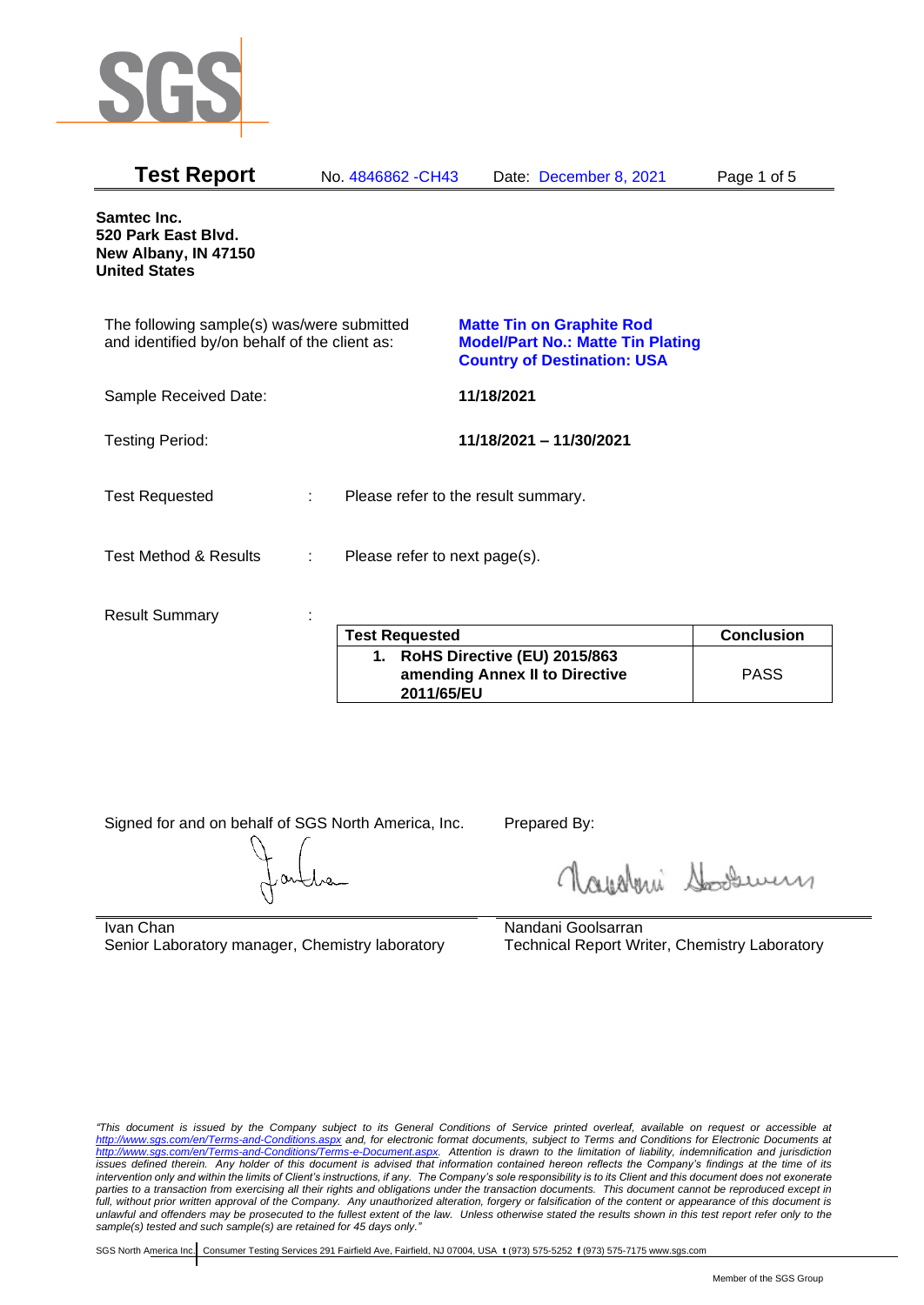

| <b>Test Report</b> | No. 4846862 - CH43 | Date: December 8, 2021 | Page 2 of 5 |
|--------------------|--------------------|------------------------|-------------|
|--------------------|--------------------|------------------------|-------------|

## **1. RoHS Directive (EU) 2015/863 amending Annex II to Directive 2011/65/EU**

## **Testing was done at an SGS Affiliate Laboratory:**

**Specimen SGS Sample ID Description No.** 1 HKT21-058506.004 Silvery plating

Remarks :

 $(1)$  1 mg/kg = 1 ppm = 0.0001% (2) MDL = Method Detection Limit

 $(3)$  ND = Not Detected  $($  < MDL)

(4) "-" = Not Regulated

Test Method : With reference to IEC 62321-4:2013+A1:2017 and IEC62321-5:2013, analyzed by ICP-OES.

(Decision Rule: please refer to appendix 1: Category 1)

With reference to IEC62321-7-1:2015, analyzed by UV-Vis. (Decision Rule: please refer to appendix 1: Category 4)

| Test Item $(s)$                                  | Limit | Unit                    | MDL  | 004 |
|--------------------------------------------------|-------|-------------------------|------|-----|
| Cadmium (Cd)                                     | 100   | mg/kg                   |      | ND. |
| Lead (Pb)                                        | 1.000 | mg/kg                   | ხ    | 434 |
| Mercury (Hg)                                     | 1.000 | mg/kg                   |      | ND  |
| Hexavalent Chromium $(Cr(VI))\blacktriangledown$ |       | $\mu$ g/cm <sup>2</sup> | 0.10 | ND. |

Notes :

(1) The maximum permissible limit is quoted from RoHS Directive (EU) 2015/863. IEC 62321 series is equivalent to EN 62321 series

[http://www.cenelec.eu/dyn/www/f?p=104:30:1742232870351101::::FSP\\_ORG\\_ID,FSP\\_LANG\\_](http://www.cenelec.eu/dyn/www/f?p=104:30:1742232870351101::::FSP_ORG_ID,FSP_LANG_ID:1258637,25) [ID:1258637,25](http://www.cenelec.eu/dyn/www/f?p=104:30:1742232870351101::::FSP_ORG_ID,FSP_LANG_ID:1258637,25)

(2)  $\blacktriangledown$  = a. The sample is positive for Cr(VI) if the Cr(VI) concentration is greater than 0.13  $\mu$  g/cm2. The sample coating is considered to contain Cr(VI)

b. The sample is negative for Cr(VI) if Cr(VI) is ND (concentration less than 0.10  $\mu$  g/cm2). The coating is considered a non-Cr(VI) based coating

c. The result between 0.10  $\mu$  g/cm2 and 0.13  $\mu$  g/cm2 is considered to be

inconclusive - unavoidable coating variations may influence the determination

Information on storage conditions and production date of the tested sample is unavailable and thus Cr(VI) results represent status of the sample at the time of testing.

*"This document is issued by the Company subject to its General Conditions of Service printed overleaf, available on request or accessible at <http://www.sgs.com/en/Terms-and-Conditions.aspx> and, for electronic format documents, subject to Terms and Conditions for Electronic Documents at [http://www.sgs.com/en/Terms-and-Conditions/Terms-e-Document.aspx.](http://www.sgs.com/en/Terms-and-Conditions/Terms-e-Document.aspx) Attention is drawn to the limitation of liability, indemnification and jurisdiction*  issues defined therein. Any holder of this document is advised that information contained hereon reflects the Company's findings at the time of its *intervention only and within the limits of Client's instructions, if any. The Company's sole responsibility is to its Client and this document does not exonerate*  parties to a transaction from exercising all their rights and obligations under the transaction documents. This document cannot be reproduced except in *full, without prior written approval of the Company. Any unauthorized alteration, forgery or falsification of the content or appearance of this document is unlawful and offenders may be prosecuted to the fullest extent of the law. Unless otherwise stated the results shown in this test report refer only to the sample(s) tested and such sample(s) are retained for 45 days only."*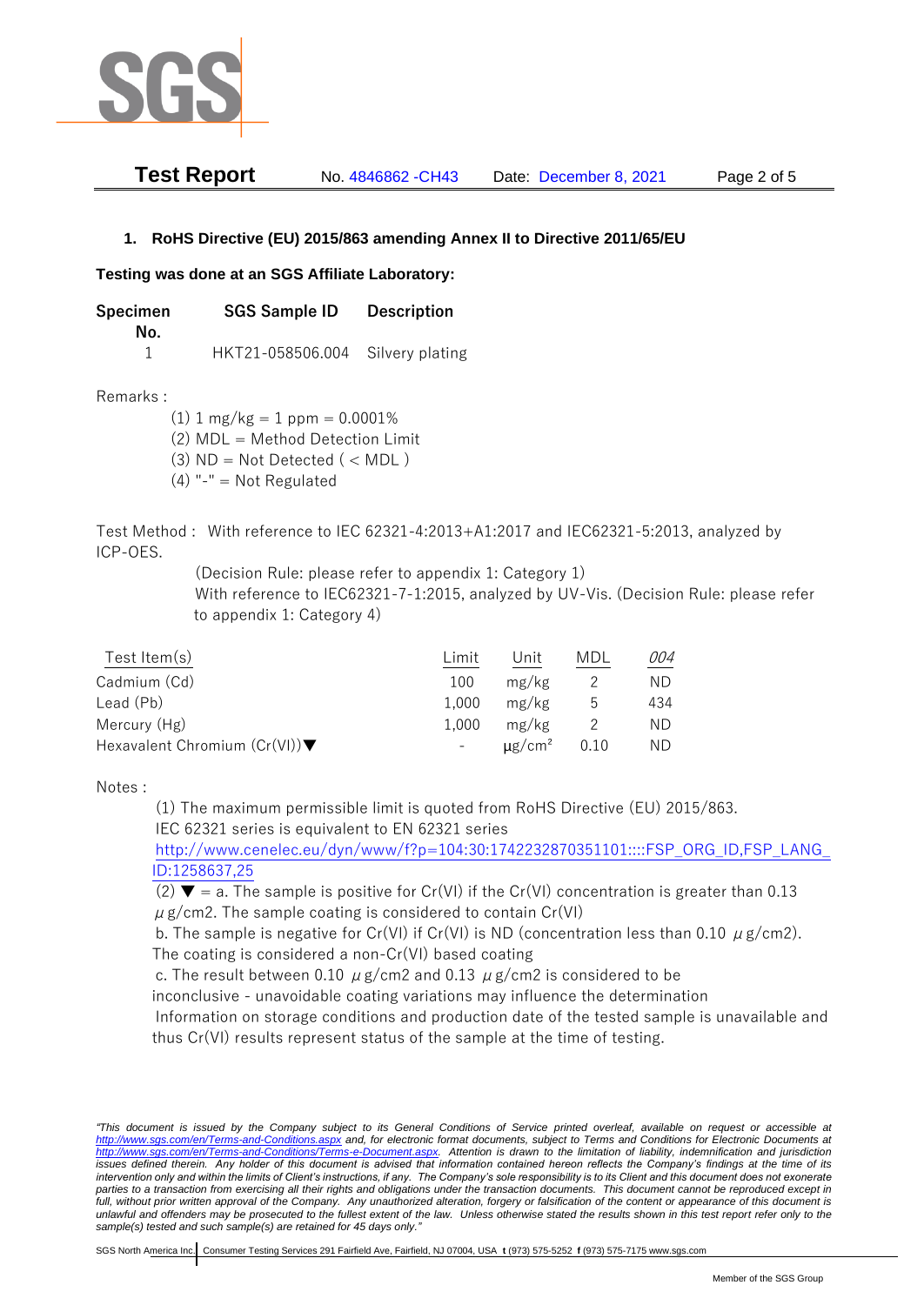

**Test Report** No. 4846862 -CH43 Date: December 8, 2021 Page 3 of 5

## Appendix 1

| Category       | Decision Rule Statement                                                                                                                                                                                                                                                                                                                                                                                                                                                                                                                                                                                                                                                                                                                                                                                                                                                                                                                                                                                                                                                                                                                                                                                                                                                                                                                                                                                                                    |  |  |  |
|----------------|--------------------------------------------------------------------------------------------------------------------------------------------------------------------------------------------------------------------------------------------------------------------------------------------------------------------------------------------------------------------------------------------------------------------------------------------------------------------------------------------------------------------------------------------------------------------------------------------------------------------------------------------------------------------------------------------------------------------------------------------------------------------------------------------------------------------------------------------------------------------------------------------------------------------------------------------------------------------------------------------------------------------------------------------------------------------------------------------------------------------------------------------------------------------------------------------------------------------------------------------------------------------------------------------------------------------------------------------------------------------------------------------------------------------------------------------|--|--|--|
| $\overline{1}$ | The decision rule for conformity reporting is based on the non-binary statement with quard band (is<br>equal to the expanded measurement uncertainty with a 95% coverage probability, w = U95) in<br>ILAC-G8:09/2019 Clause 4.2.3.<br>"Pass - the measured value is within (or below / above) the acceptance limit, where the<br>А.<br>acceptance limit is below / above to the quard band," or "Pass - The measured values were<br>observed in tolerance at the points tested. The specific false accept risk is up to 2.5%.".<br>B.<br>"Conditional Pass - The measured values were observed in tolerance at the points tested.<br>However, a portion of the expanded measurement uncertainty intervals about one or more<br>measured values exceeded / out of tolerance. When the measured result is close to the<br>tolerance, the specific false accept risk is up to 50%.".<br>C.<br>"Conditional Fail - One or more measured values were observed out of tolerance at the<br>points tested. However, a portion of the expanded measurement uncertainty intervals about<br>one or more measured values were in tolerance. When the measured result is close to the<br>tolerance, the specific false reject risk is up to 50%.".<br>"Fail - the measured value is out of (or below / above) the tolerance limit added / subtracted<br>D.<br>to the quard band." or "Fail - One or more measured values were observed out of tolerance |  |  |  |
| $\overline{2}$ | at the points tested". The specific false reject risk is up to 2.5%.<br>The decision rule for conformity reporting is based on BS EN 1811:2011+A1:2015: Reference test<br>method for release of nickel from all post assemblies which are inserted into pierced parts of the<br>human body and articles intended to come into direct and prolonged contact with the skin in<br>Section 9.2 interpretation of results.                                                                                                                                                                                                                                                                                                                                                                                                                                                                                                                                                                                                                                                                                                                                                                                                                                                                                                                                                                                                                      |  |  |  |
| $\overline{3}$ | The decision rule for conformity reporting is based on the general consideration of simple<br>acceptance as stated in ISO/IEC Guide 98-3: "Uncertainty of measurement - Part 3: Guide to the<br>expression of uncertainty in measurement (GUM 1995)", and more specifically for analytical<br>measurements to the EURACHEM/CITAC Guide 2012 "Quantifying Uncertainty in Analytical<br>Measurement *                                                                                                                                                                                                                                                                                                                                                                                                                                                                                                                                                                                                                                                                                                                                                                                                                                                                                                                                                                                                                                        |  |  |  |
| 4              | The decision rule for conformity reporting is according to the IEC 62321-7-1 Edition 1.0 2015-09<br>Section 7: Table 1-(comparison to standard and interpretation of result)                                                                                                                                                                                                                                                                                                                                                                                                                                                                                                                                                                                                                                                                                                                                                                                                                                                                                                                                                                                                                                                                                                                                                                                                                                                               |  |  |  |
| $\overline{5}$ | The decision rule for conformity reporting is according to the IEC 62321-3-1 Edition 1.0 2013-06<br>Annex A.3 interpretation of result.                                                                                                                                                                                                                                                                                                                                                                                                                                                                                                                                                                                                                                                                                                                                                                                                                                                                                                                                                                                                                                                                                                                                                                                                                                                                                                    |  |  |  |
| Б              | The decision rule for conformity reporting is according to the GB/T 26125-2011 Annex A to H                                                                                                                                                                                                                                                                                                                                                                                                                                                                                                                                                                                                                                                                                                                                                                                                                                                                                                                                                                                                                                                                                                                                                                                                                                                                                                                                                |  |  |  |
| 7              | The decision rule for conformity reporting is according to the requested specification or standard<br>(ASTM F963-17 section 4.3.5)                                                                                                                                                                                                                                                                                                                                                                                                                                                                                                                                                                                                                                                                                                                                                                                                                                                                                                                                                                                                                                                                                                                                                                                                                                                                                                         |  |  |  |
| $\overline{8}$ | The decision rule for conformity reporting is according to the requested specification or standard<br>(AS/NZS ISO 8124 Part 3 section 4.2)                                                                                                                                                                                                                                                                                                                                                                                                                                                                                                                                                                                                                                                                                                                                                                                                                                                                                                                                                                                                                                                                                                                                                                                                                                                                                                 |  |  |  |
| Remark I       | If the decision rule is not feasible to be used and the uncertainty of the result is able to be provided.<br>the uncertainty range of the result will be shown in the report. Otherwise, only result will be shown<br>in the report.                                                                                                                                                                                                                                                                                                                                                                                                                                                                                                                                                                                                                                                                                                                                                                                                                                                                                                                                                                                                                                                                                                                                                                                                       |  |  |  |

*"This document is issued by the Company subject to its General Conditions of Service printed overleaf, available on request or accessible at <http://www.sgs.com/en/Terms-and-Conditions.aspx> and, for electronic format documents, subject to Terms and Conditions for Electronic Documents at [http://www.sgs.com/en/Terms-and-Conditions/Terms-e-Document.aspx.](http://www.sgs.com/en/Terms-and-Conditions/Terms-e-Document.aspx) Attention is drawn to the limitation of liability, indemnification and jurisdiction issues defined therein. Any holder of this document is advised that information contained hereon reflects the Company's findings at the time of its intervention only and within the limits of Client's instructions, if any. The Company's sole responsibility is to its Client and this document does not exonerate parties to a transaction from exercising all their rights and obligations under the transaction documents. This document cannot be reproduced except in full, without prior written approval of the Company. Any unauthorized alteration, forgery or falsification of the content or appearance of this document is unlawful and offenders may be prosecuted to the fullest extent of the law. Unless otherwise stated the results shown in this test report refer only to the sample(s) tested and such sample(s) are retained for 45 days only."*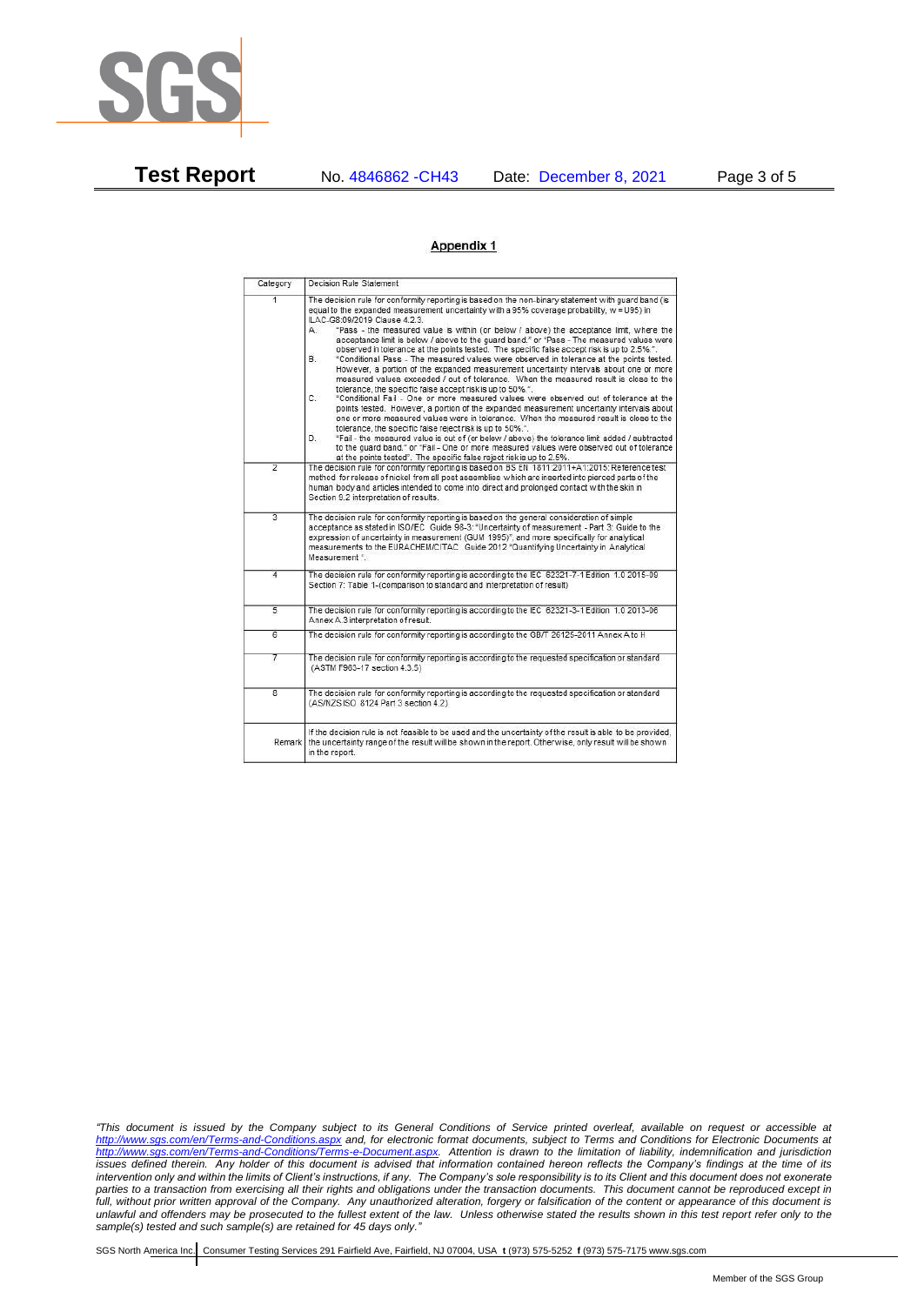



*"This document is issued by the Company subject to its General Conditions of Service printed overleaf, available on request or accessible at <http://www.sgs.com/en/Terms-and-Conditions.aspx> and, for electronic format documents, subject to Terms and Conditions for Electronic Documents at [http://www.sgs.com/en/Terms-and-Conditions/Terms-e-Document.aspx.](http://www.sgs.com/en/Terms-and-Conditions/Terms-e-Document.aspx) Attention is drawn to the limitation of liability, indemnification and jurisdiction issues defined therein. Any holder of this document is advised that information contained hereon reflects the Company's findings at the time of its intervention only and within the limits of Client's instructions, if any. The Company's sole responsibility is to its Client and this document does not exonerate*  parties to a transaction from exercising all their rights and obligations under the transaction documents. This document cannot be reproduced except in *full, without prior written approval of the Company. Any unauthorized alteration, forgery or falsification of the content or appearance of this document is unlawful and offenders may be prosecuted to the fullest extent of the law. Unless otherwise stated the results shown in this test report refer only to the sample(s) tested and such sample(s) are retained for 45 days only."*